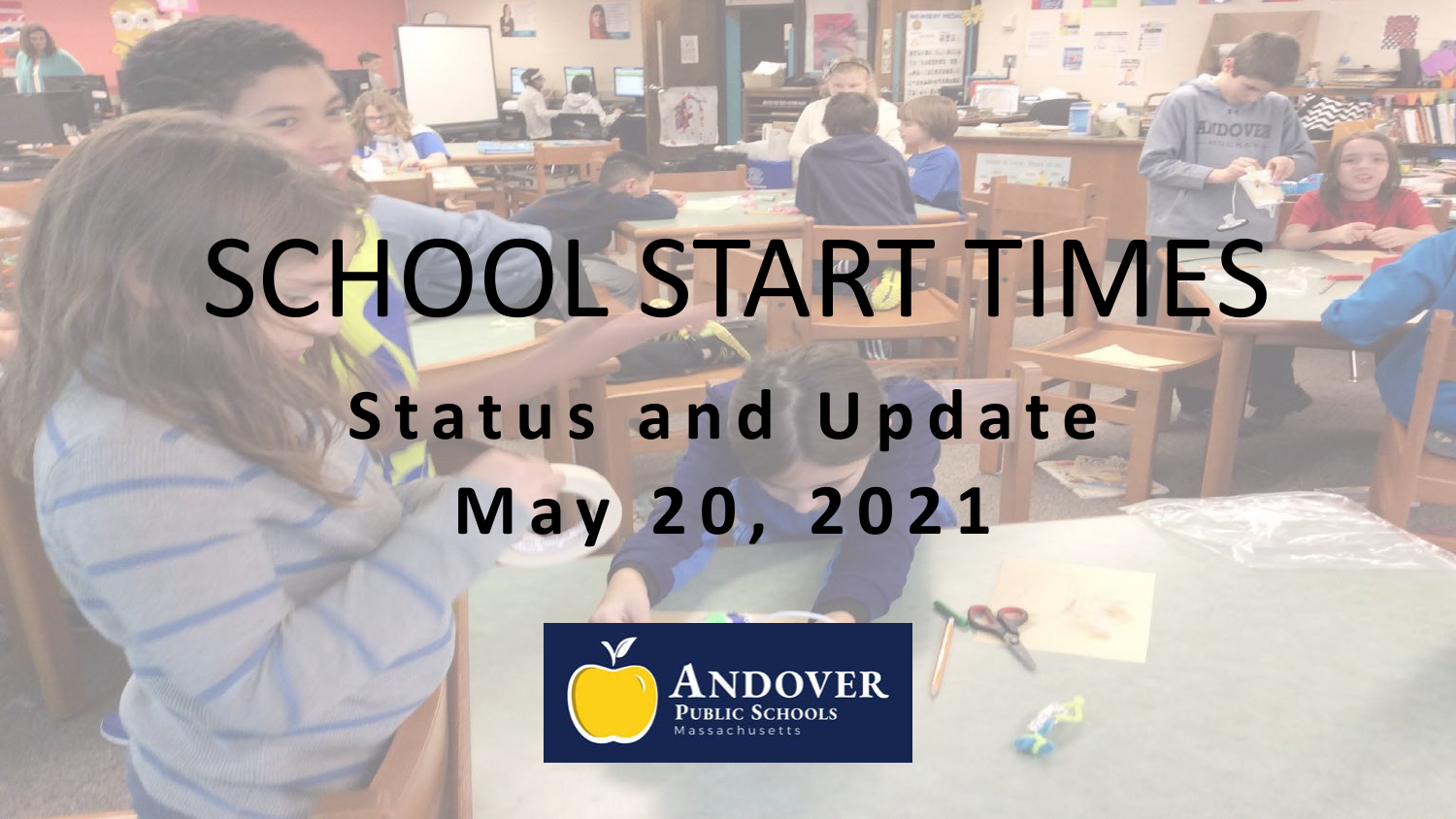

#### Why has Andover been looking at start times?

From the *Guiding Principles* established August 2018:

- **Goal**: Make an overall positive impact on student well-being
	- Physical health
	- Mental health
	- Academic performance

**► Scientific Research:** Many professional medical and public health organizations have made the recommendation that **middle and high schools should not start before 8:30 AM** in order to provide adolescents more sleep.

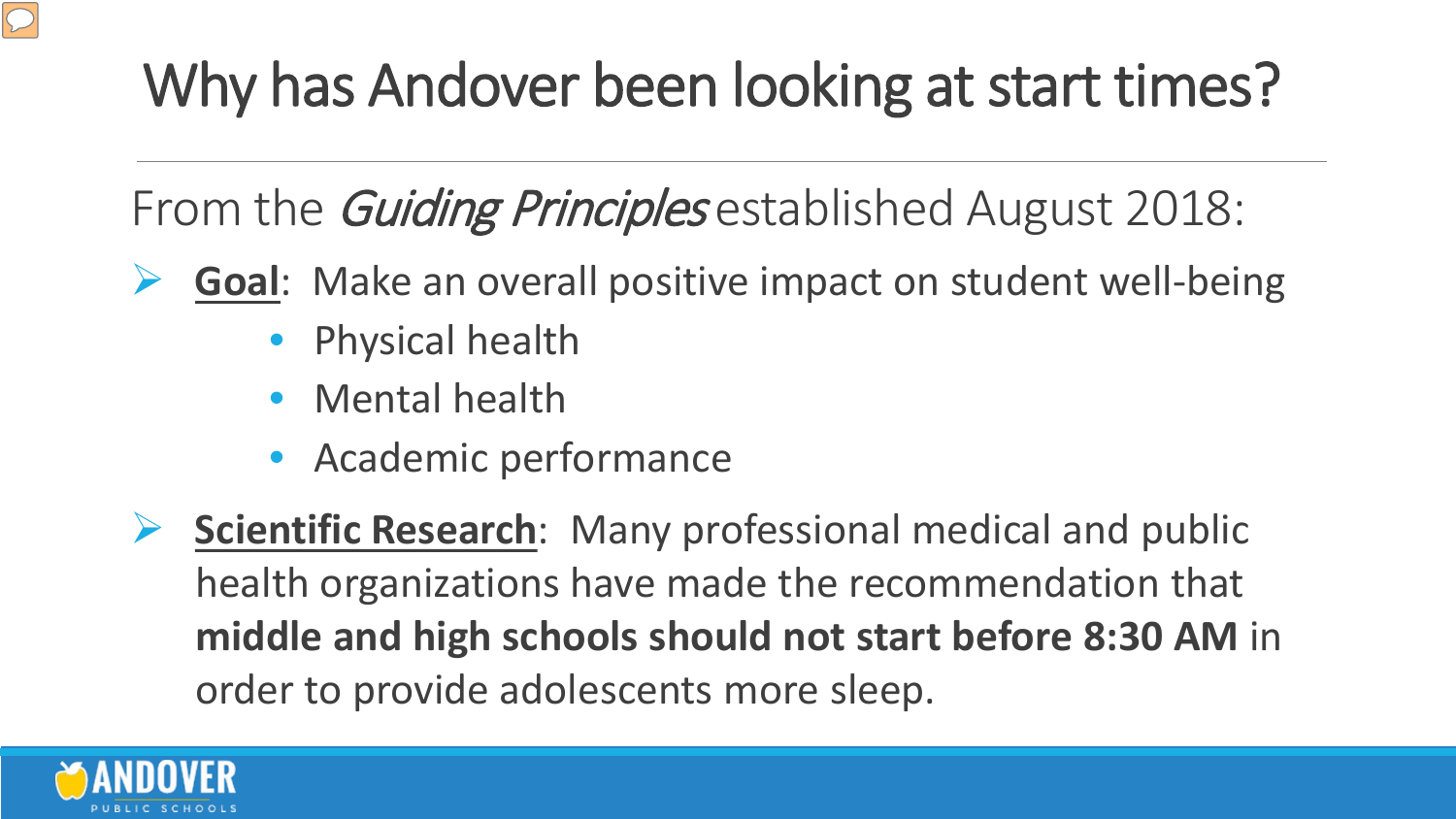## Sleep Cycle Shifts During Adolescence

- Teens need approximately **8 to 10 hours of sleep per night** (1)
- $\triangleright$  Biological sleep patterns shift toward later times for both sleeping and waking during adolescence, meaning it is **natural not to be able to fall asleep before 11:00 pm** (2)
- $\triangleright$  The sleep shift is not due to lifestyle choice; it is a factor of **biology and circadian rhythms**
	- Going to bed earlier is not a solution
	- When school starts later, **student bedtimes remain the same**. (3)

References:  $(1)$  American Academy of Sleep Medicine, 2016 and others;  $(2)$  National Sleep Foundation, 2019;  $(3)$  University of Minnesota, Dec 2002 and others.

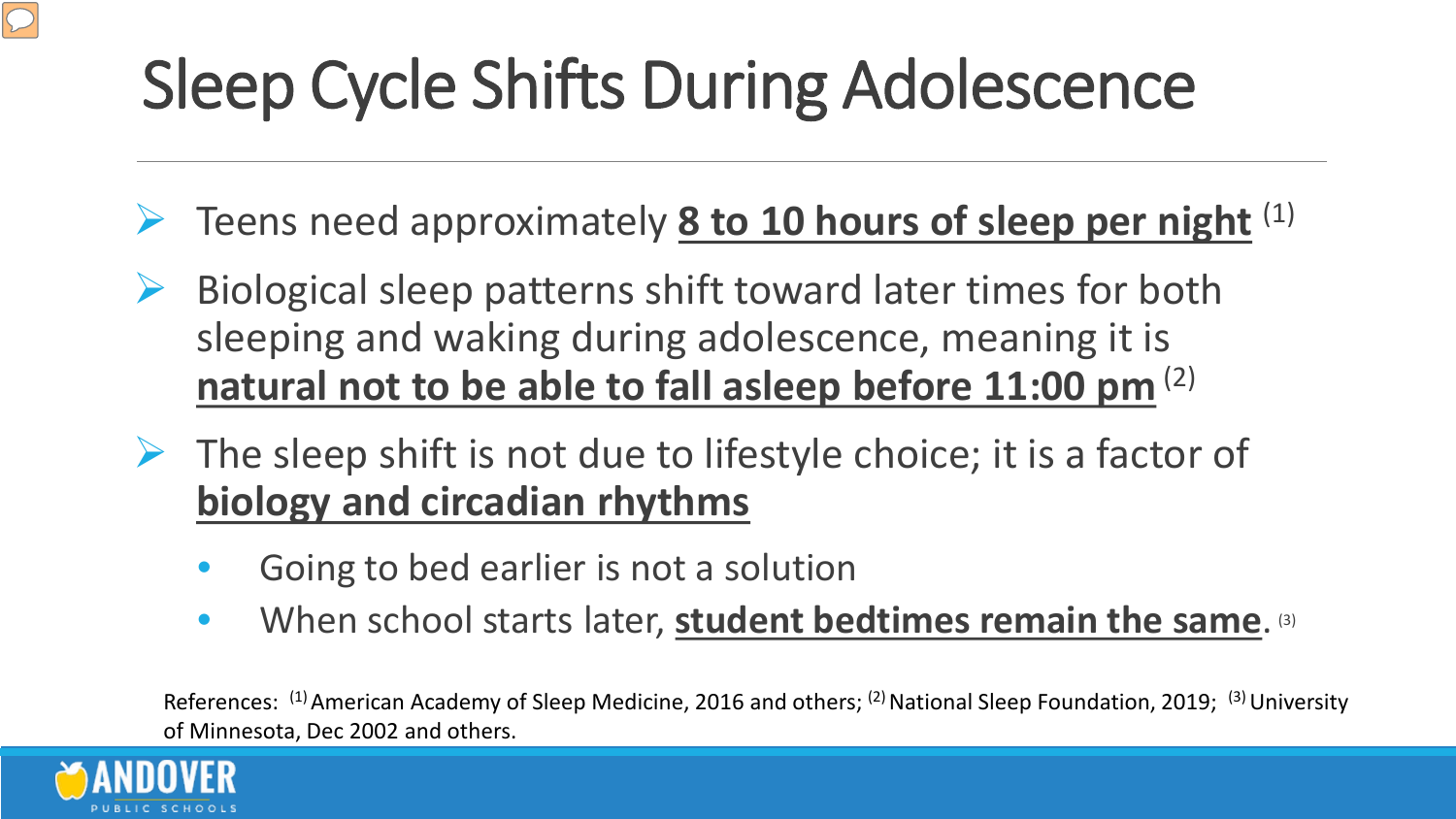## Impact of Adolescent Sleep Deprivation

- Adolescent sleep loss poses a **serious risk** to the physical and emotional health, academic success, and safety of our nation's youth (1)
- $\triangleright$  Adolescents who do not get enough sleep are more likely to: engage in **unhealthy risk behaviors** such as drinking alcohol, smoking tobacco, and using illicit drugs; **perform poorly in school**; be overweight; suffer from **depressive symptoms** (2)
- $\triangleright$  Sleeping less than 8 hours at night is associated with an almost threefold **increased risk of suicide attempts**(3)
- $\triangleright$  Sleep deprivation lowers impulse control and reaction times. Est. 27% of all **drowsy-driving-related car crashes** involve 16-19 year old drivers (4)

References: (1) Dr. Judith Owens and American Academy of Pediatrics, 2014; (2) CDC, Aug 2015 and others; (3) Liu X, *Sleep and adolescent suicidal behavior. Sleep, 2004;* (4) AAA Foundation, 2018.

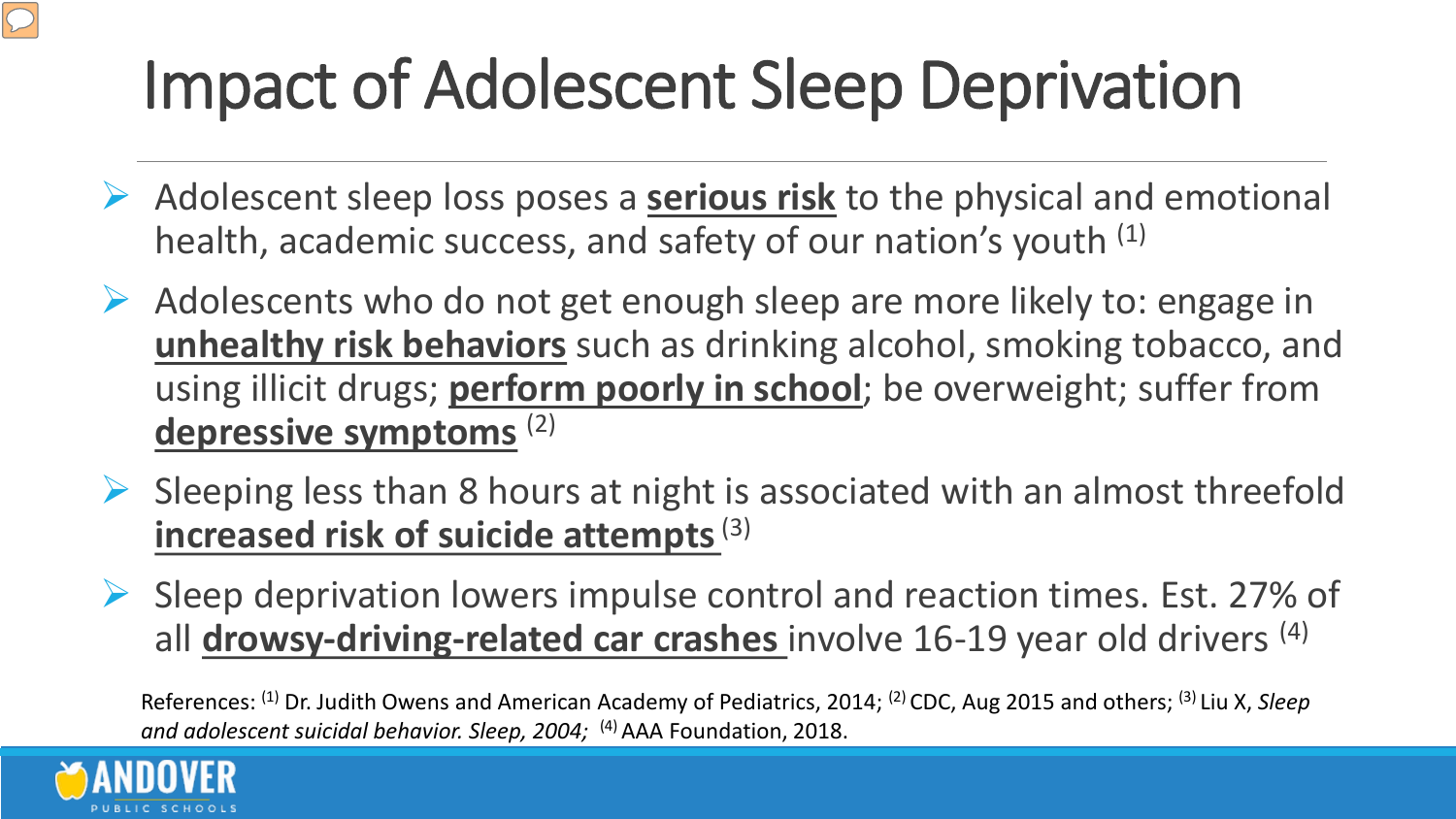#### Impact of Later Start Times

- Delaying school start times is an **effective countermeasure to chronic sleep loss** and has a wide range of potential benefits to students with regard to physical and mental health, safety, and academic achievement. (1)
- Delaying middle school and high school start times **promotes student health and performance**, (2) is linked to **higher attendance & graduation rates**, (3) shows **improvement in standardized test scores**, **reduces injuries to student-athletes**, (4) and **reduces car accidents** among teen drivers.(5)

References: (1) American Academy of Pediatrics, Adolescent Sleep Working Group, *School Start Times for Adolescents* Policy Statement, 2014; <sup>(2)</sup>American Academy of Sleep Medicine, 2017; <sup>(3)</sup> Reuters Health, Feb 2017; <sup>(4)</sup> Dr. Mathew Milewksi, American Academy of Pediatrics Conference, 2012; (5) Dr. Wendy Troxel, Why School Should Start Later for Teens Ted Talk, 2017.

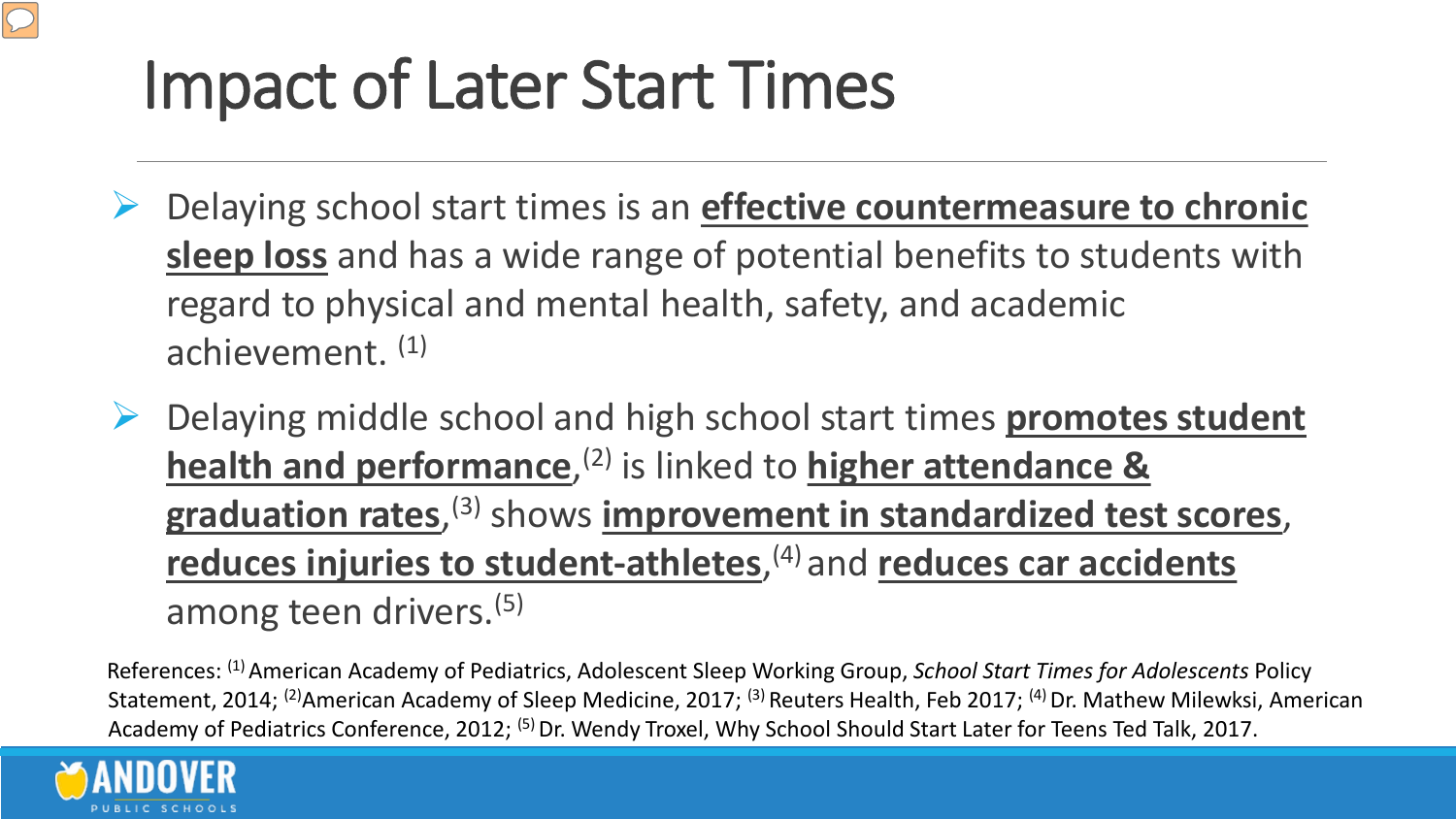#### Andover Timeline

| August 2018                        | Established guiding principles of start time evaluation                                                                                          |
|------------------------------------|--------------------------------------------------------------------------------------------------------------------------------------------------|
| October 2018 to<br>February 2019   | Regular meetings of the Administrative Working Group focused on logistic options,<br>transportation, curricular and extra-curricular impacts     |
| November 2018                      | Community presentation by Dr. Judith Owens, sleep expert from Boston Children's<br>Hospital and Professor of Neurology at Harvard Medical School |
| March 2019 to<br><b>March 2020</b> | Community outreach including: public forums, PTO and parent meetings,<br>informational coffees, student discussions                              |
| June 2019                          | Survey conducted of parents, students and faculty/staff                                                                                          |
| <b>Fall 2019</b>                   | Transportation study commissioned (Edulog consultants)                                                                                           |
| Jan to March 2020                  | Establishment and regular meetings of the Parent Advisory Group                                                                                  |
| <b>June 2020</b>                   | Report published that outlined pros/cons of multiple options                                                                                     |
| September 2020                     | Addition of 3 buses to contracted fleet beginning in 2020/21 school year                                                                         |
| September 2020                     | Start time of Andover High changed from 7:45 AM to 8:15 AM                                                                                       |
| May/June 2021                      | Consideration of start time in preparation for 2021/22 school year                                                                               |

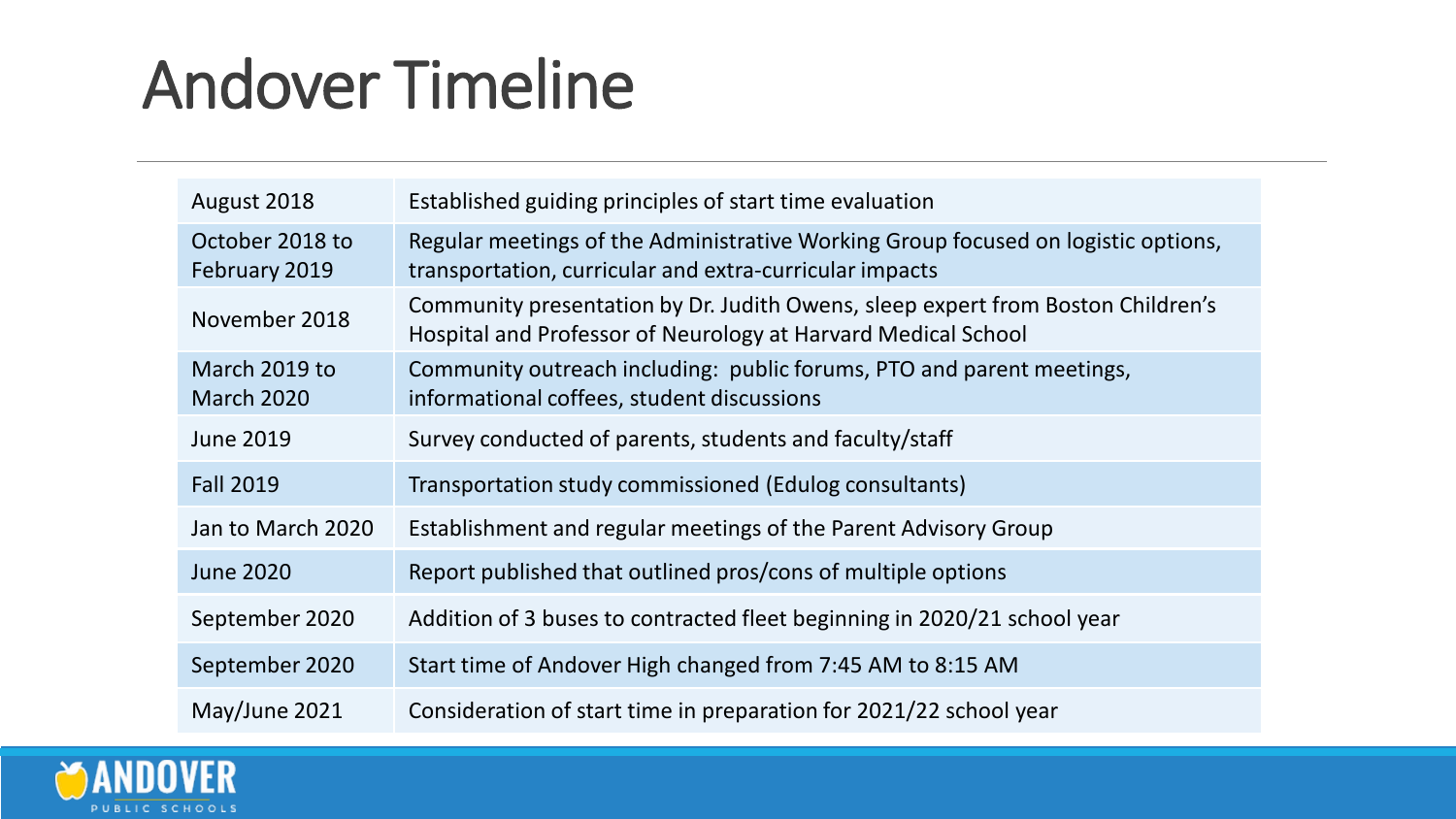### Information Collected

- $\triangleright$  Community Feedback
	- Forums
	- Survey data (parents, students, staff)
	- School-based meetings with PACs/PTOs and students
	- Emails
	- School Committee meetings
	- Additional private feedback
- $\triangleright$  Transportation Analysis
	- Three additional buses have been added to APS contracted fleet
- $\triangleright$  Report of the Start Time Working Group
	- Reflective of input from stakeholders including administration, transportation, athletics, community groups (childcare, AYS, other extracurricular activities), and Parent Advisory Group

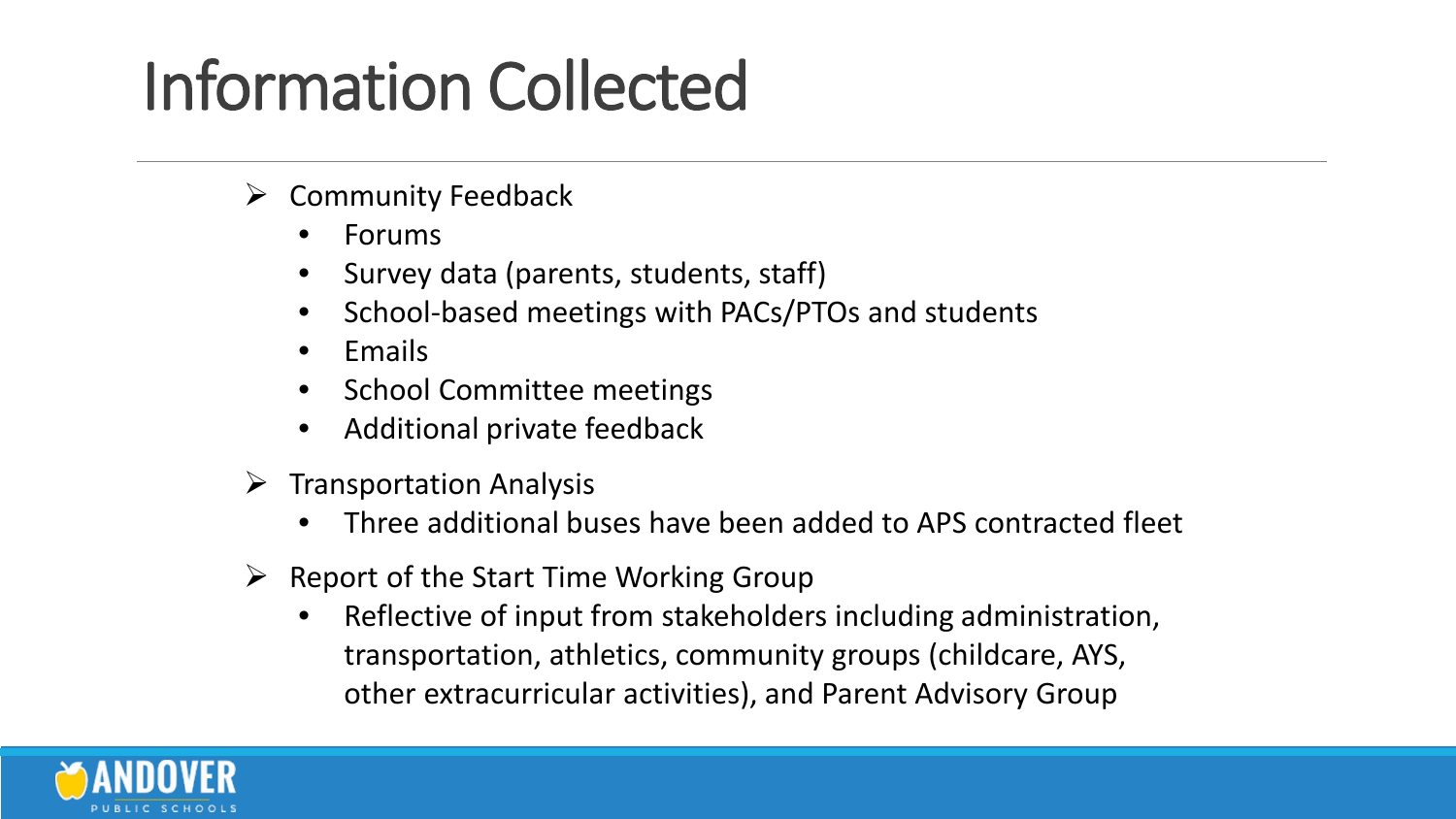### Additional Pandemic Learnings

- $\triangleright$  Community focus on mental health/social-emotional wellness during pandemic, with expected impacts beyond end of pandemic
	- Supportive environment for mental wellbeing more critical than ever before
- $\triangleright$  Community focus on the relevance and importance of science in school decisions
	- Evidence-based science imperative during pandemic and beyond
- $\triangleright$  Experience of later start times (8:15 AM vs 7:45 AM) at Andover High School during the 2020/21 school year

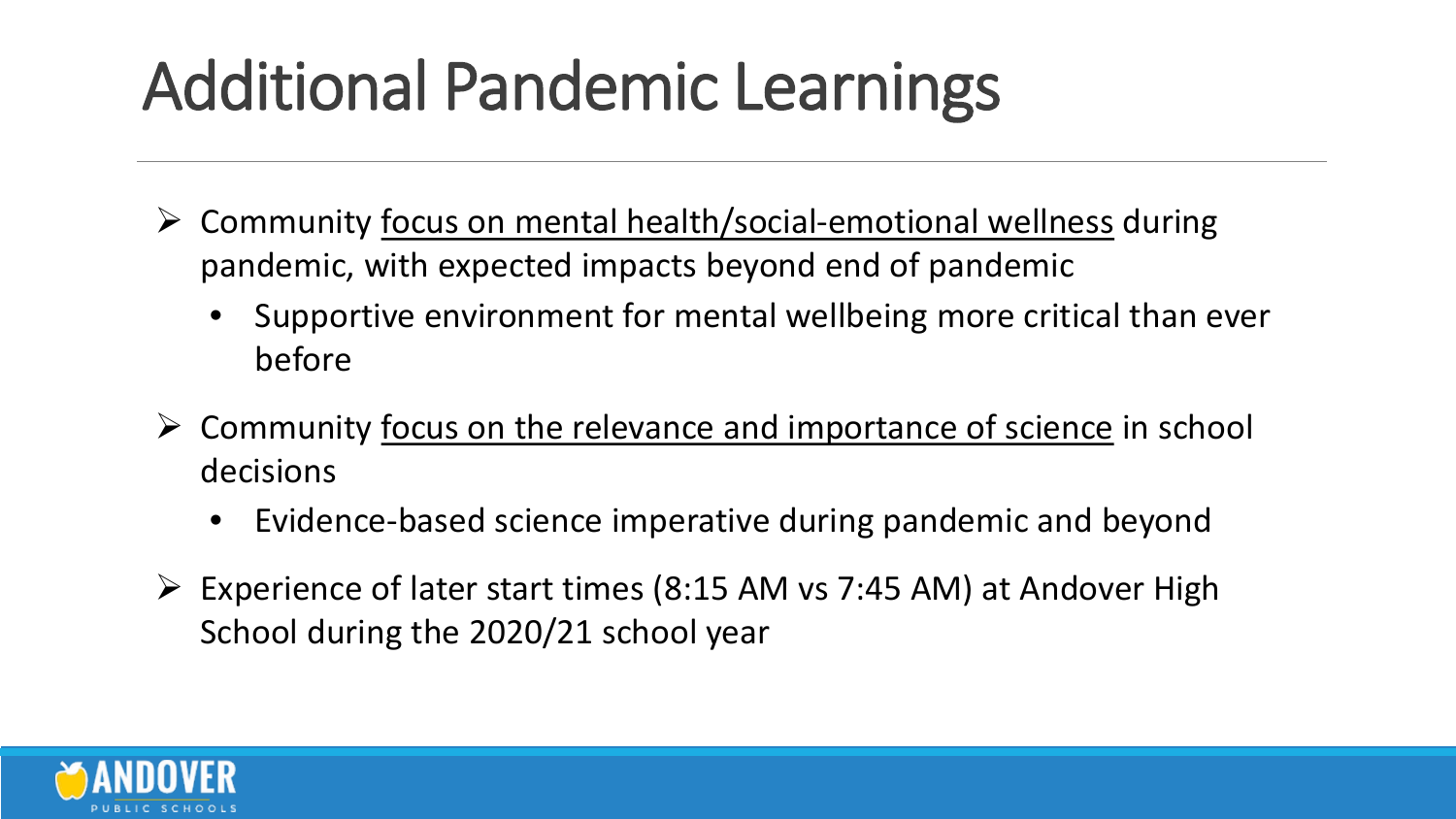#### Current School Times

|                               | <b>Elementary Schools</b>                 |         | <b>Middle Schools</b>                     |         | <b>High School</b>                                                                                                                                                              |         |
|-------------------------------|-------------------------------------------|---------|-------------------------------------------|---------|---------------------------------------------------------------------------------------------------------------------------------------------------------------------------------|---------|
| 2020/21<br><b>School Year</b> | <b>Start</b>                              | 8:45 AM | <b>Start</b>                              | 7:45 AM | <b>Start</b>                                                                                                                                                                    | 8:15 AM |
|                               | End                                       | 3:15 PM | End                                       | 2:20 PM | End                                                                                                                                                                             | 2:51 PM |
|                               | • Unchanged from previous<br>school years |         | • Unchanged from previous<br>school years |         | • Start/end times moved 30<br>minutes later than<br>previous years<br>• Change did not impact<br>any other levels because<br>only limited bus service<br>offered to grades 9-12 |         |

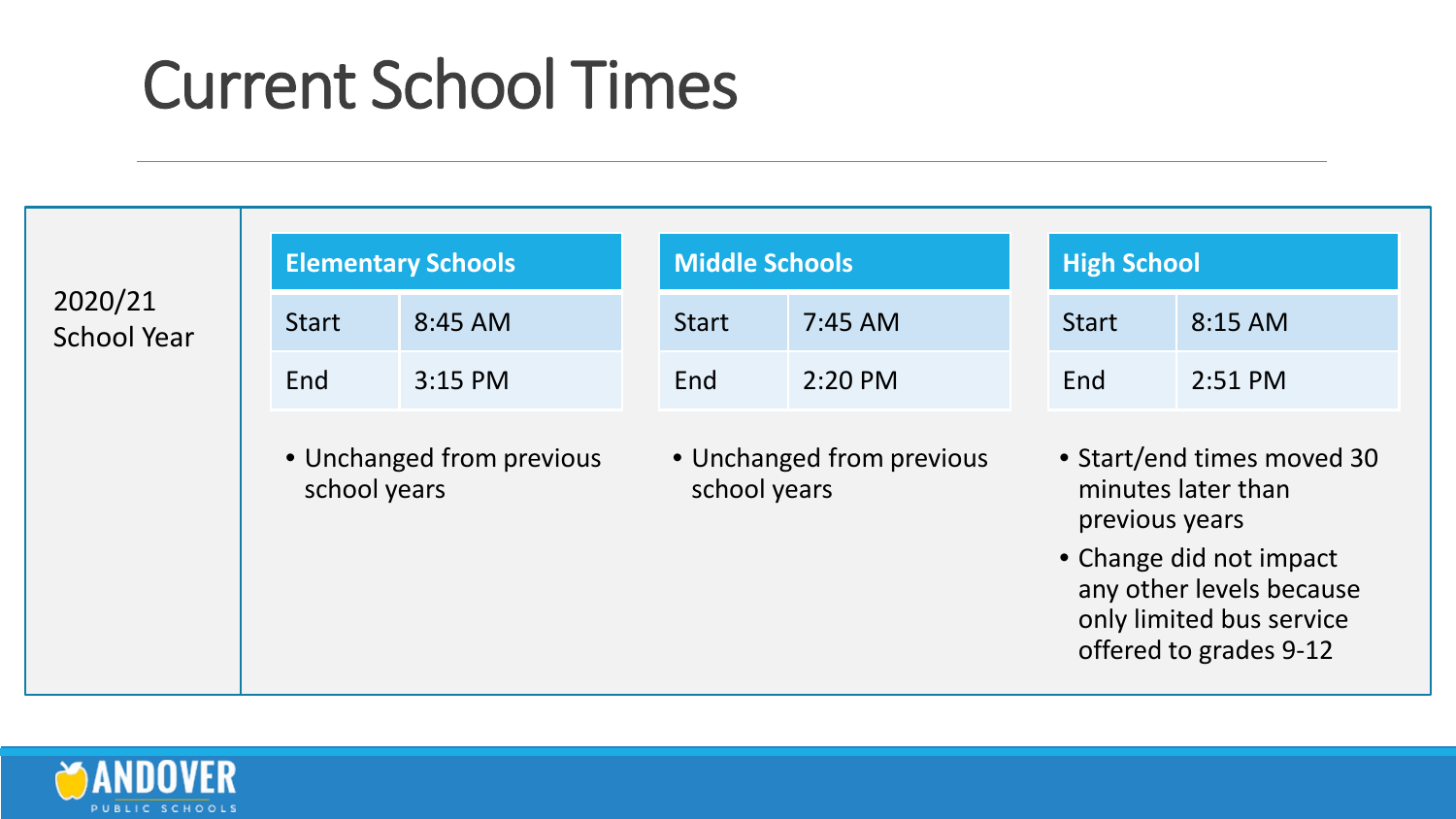#### Consideration of Next Year

| 2020/21<br><b>School Year</b>                       | <b>Elementary Schools</b> |                                                                                            |              | <b>Middle Schools</b>                                                                                                                                                                      |              | <b>High School</b> |  |
|-----------------------------------------------------|---------------------------|--------------------------------------------------------------------------------------------|--------------|--------------------------------------------------------------------------------------------------------------------------------------------------------------------------------------------|--------------|--------------------|--|
|                                                     | <b>Start</b>              | 8:45 AM                                                                                    | <b>Start</b> | 7:45 AM                                                                                                                                                                                    | <b>Start</b> | 8:15 AM            |  |
|                                                     | End                       | 3:15 PM                                                                                    | End          | 2:20 PM                                                                                                                                                                                    | End          | 2:51 PM            |  |
|                                                     |                           |                                                                                            |              |                                                                                                                                                                                            |              |                    |  |
| Considerations<br>for 2021/22<br><b>School Year</b> |                           | <b>Should AHS start time</b><br>remain at 8:15 AM or<br>be changed to a<br>different time? |              | • Is any additional information or feedback<br>needed to make a decision on start times for<br>next school year?<br>• What process and timeline should be used?<br>• What are the options? |              |                    |  |